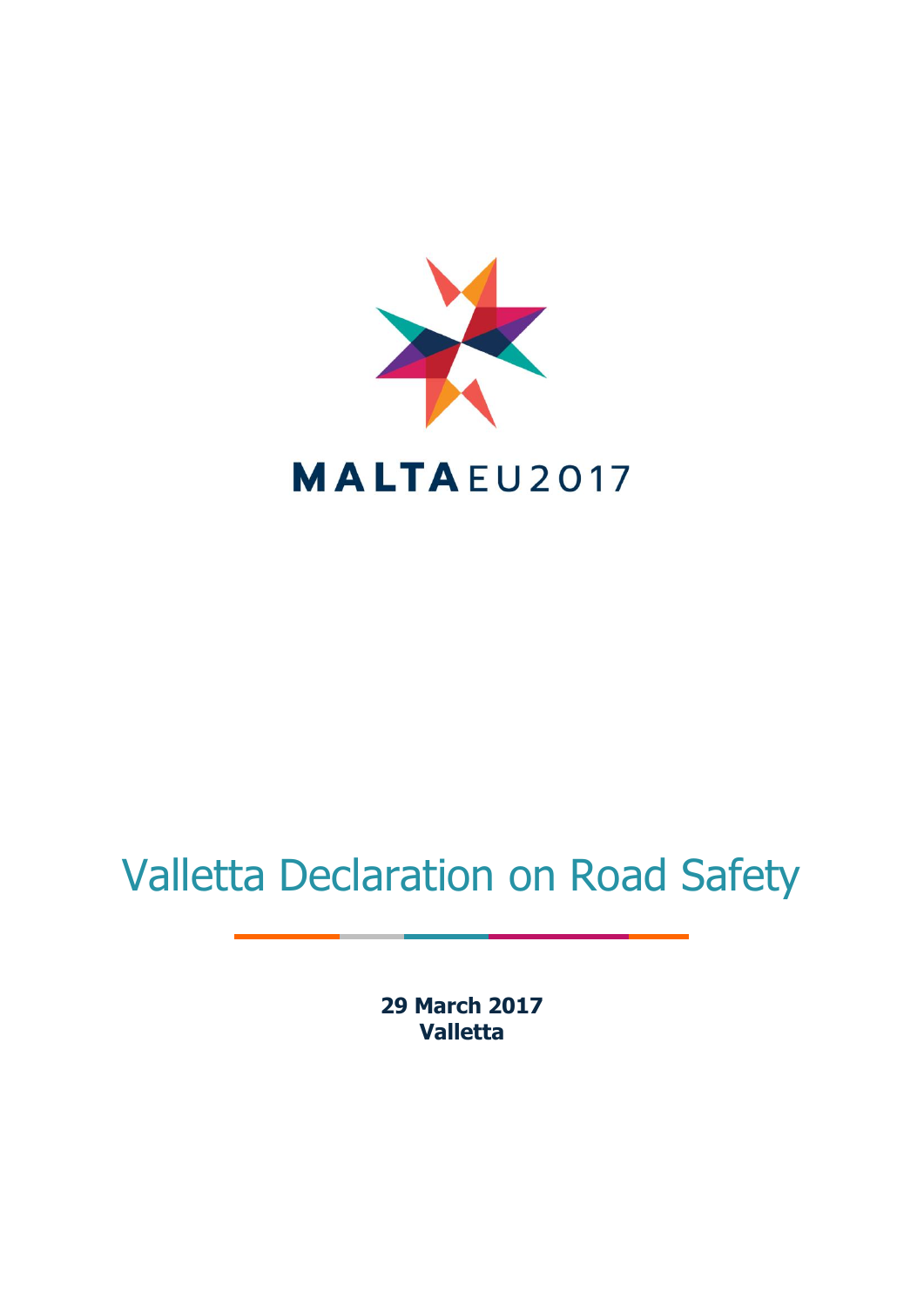

## **Ministerial declaration on road safety**

- 1. Transport ministers of the Member States of the European Union, meeting in Valletta on 29 March 2017 under the Maltese Presidency of the Council of the European Union, reconfirm their commitment to improving road safety. The persistently high number of traffic fatalities (26 100 deaths in the EU in 2015) and serious road traffic injuries is a major societal problem causing human suffering and unacceptable economic costs, estimated to be in the order of EUR 50 billion per year for fatal accidents alone**<sup>1</sup>** , and more than EUR 100 billion when serious accidents are included.**<sup>2</sup>**
- 2. There has been a steady and promising trend towards meeting the common target of halving the number of road deaths between 2010 and 2020, endorsed by the Council of the European Union in 2010,**<sup>3</sup>** but fatality reduction rates have plateaued in recent years. Of particular concern is the number of fatalities and serious injuries among pedestrians and cyclists. The target has therefore become extremely challenging and, unless further efforts are made, it may not be met.
- 3. The work on improving road safety should not be measured only by counting road deaths; the number of serious injuries is no less worrying as it is five times higher than the number of road deaths.**<sup>2</sup>** We should aim towards an ambitious overall target, in the spirit of the UN General Assembly resolution on improving global road safety**<sup>4</sup>** , to drive the appropriate reduction measures. Such a target needs monitoring through comparable and reliable data, reported using a common definition. Those data have to be thoroughly analysed in collaborative work between Member States and the European Commission so that, based on their robustness, appropriate additional measures can be taken to reduce the number of such injuries in the next decade*.*
- 4. The situation with regard to road safety varies widely across the Member States. A special effort should be made in those cases where road safety is below the European Union average, supported by close cooperation and knowledge-exchange among Member States.
- **1** European Commission, Road safety study for the interim evaluation of Policy Orientations on Road Safety 2011-2020, 2015, p. 19.

 $\overline{a}$ 

**<sup>2</sup>** European Commission, press release, 31 March 2016, IP/16/863.

<sup>&</sup>lt;sup>3</sup> Council conclusions on road safety, 2 December 2010, paragraph 21, ST 16951/10.

**<sup>4</sup>** Resolution A/70/260 of April 2016.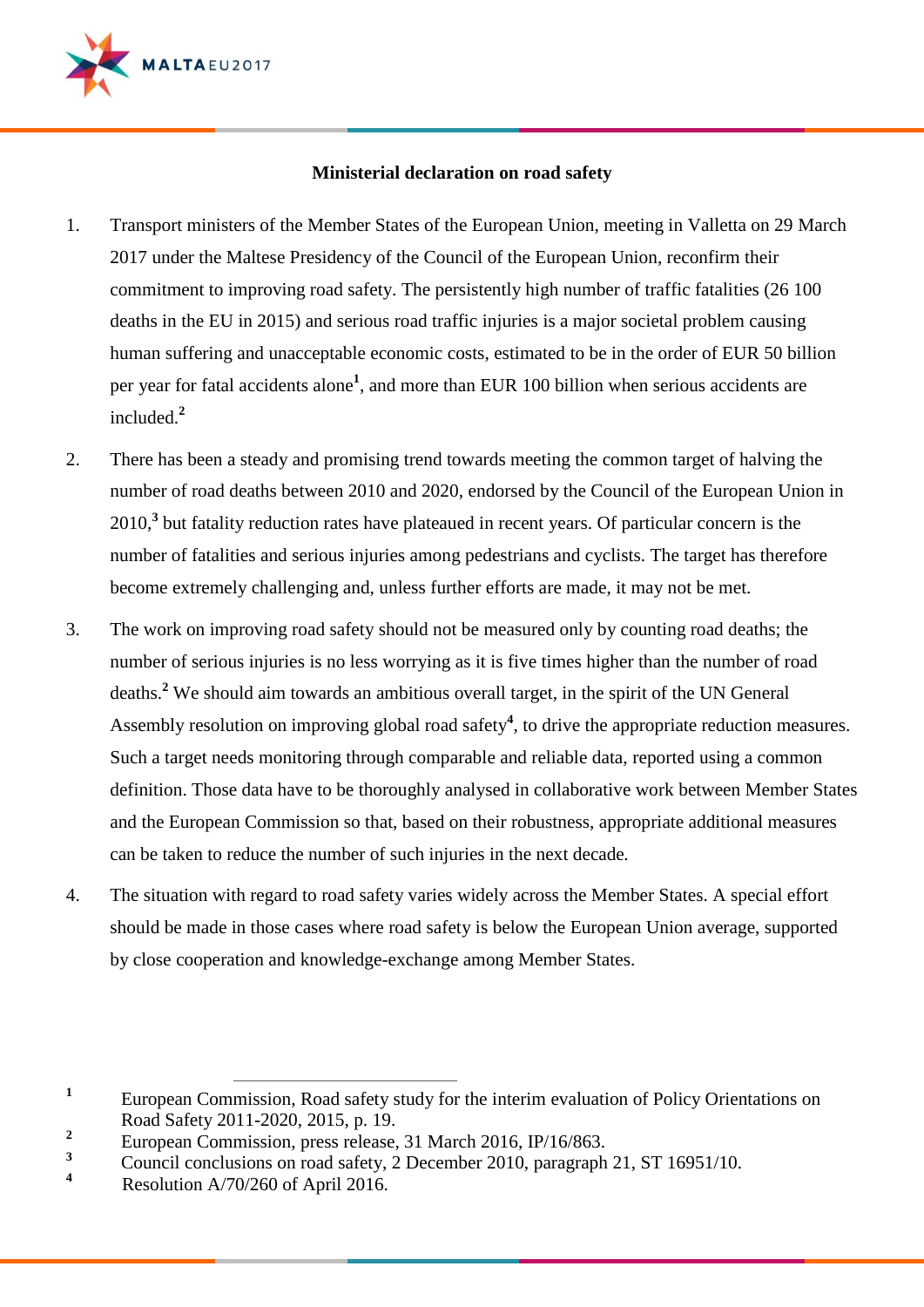

- 5. Speeding, driving under the influence of alcohol or drugs, and being distracted or tired while driving continue to be among the major causes of road traffic collisions. Failure to use protective equipment aggravates the severity of injuries. Particular attention should thus be paid to improving road users' behaviour.
- 6. There is already a wide range of instruments relating to, in particular, better enforcement of traffic rules in the Member States and across borders, better education of, and awareness-raising among, road users, as well as improvement of infrastructure and vehicle safety, taking into account age and roadworthiness. These instruments should be readily applied.
- 7. Building on the principle of subsidiarity, road safety is a shared responsibility, which requires concrete and joint action by the institutions of the European Union, the Member States, regional and local authorities, industry and civil society.
- 8. The transport ministers will undertake to:

**5**

- a) continue and reinforce measures necessary to halve the number of road deaths in the EU by 2020 from the 2010 baseline;
- b) enhance cooperation between Member States, including relevant authorities, and with civil society, research institutes and the private sector, in particular with regard to road safety plans and strategies following a risk-based or an integrated approach (such as the 'Safe System' approach);
- c) take cycling**<sup>5</sup>** and walking into account in mobility plans, safety policies and measures and, where feasible, consider the inclusion of dedicated infrastructure;
- d) improve the safety of road users by developing safer road infrastructure, bearing in mind the possibility of extending the application of infrastructure safety management principles beyond the Trans-European Transport Network (TEN-T) roads;
- e) engage with relevant stakeholders, as part of urban mobility planning, on the possibility of expanding and integrating reduced speed limits, such as 30 km/h, into high-risk areas, in particular areas where people work, cycle and play;

 $\overline{a}$ The policy on cycling is specifically addressed in the Declaration of Luxembourg on cycling as a climate friendly transport mode, October 2015.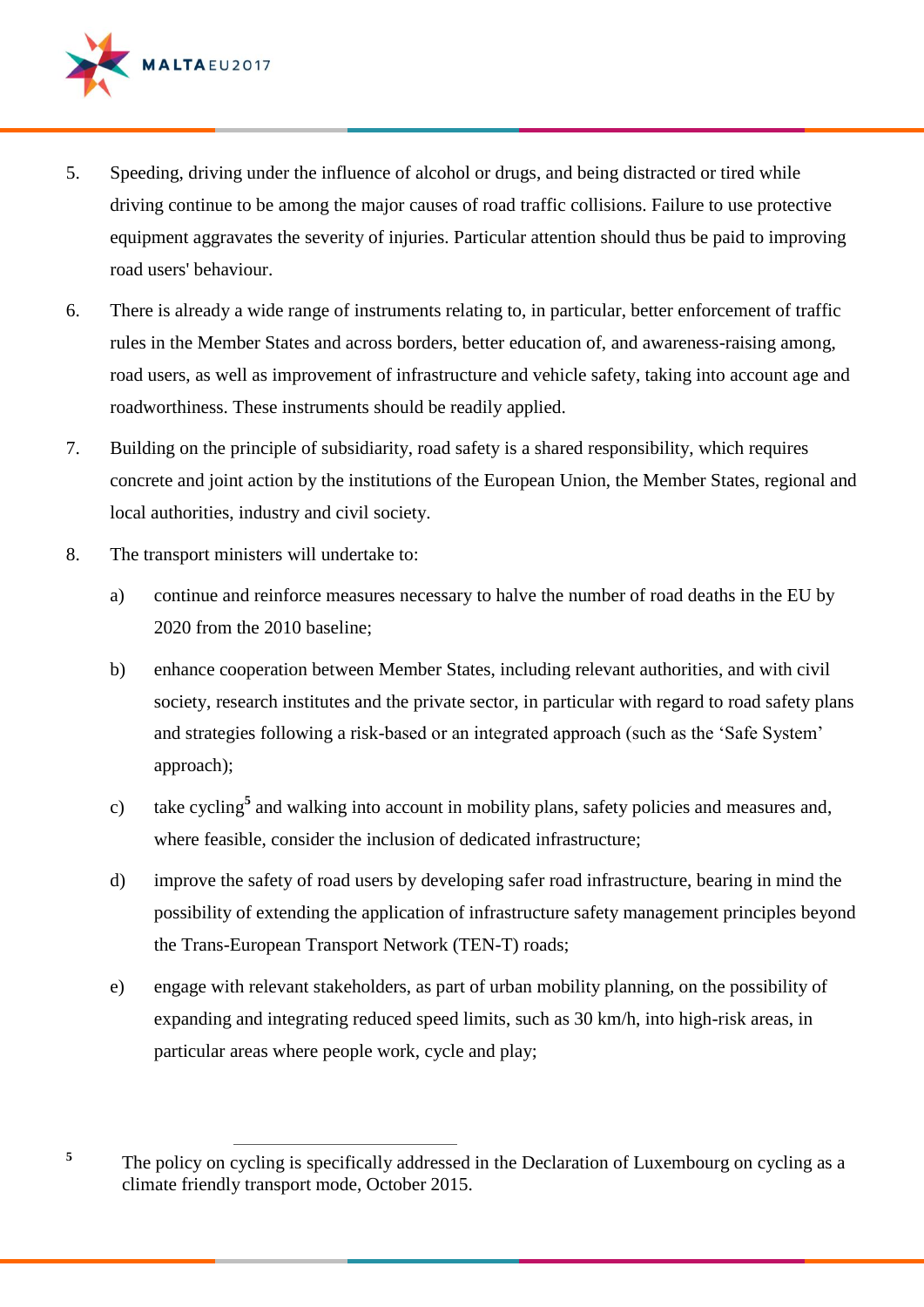

- f) ensure the effective deployment of the e-Call system and reduce rescue times;
- g) promote the undertaking of in-depth investigations using relevant samples of severe traffic collisions/accidents and analysing the data to identify priority areas for intervention;
- h) continue, in parallel with our efforts towards reaching the 2020 fatality reduction target, with the work towards: (i) reducing the number of serious injuries in road traffic collisions, and (ii) reporting reliable and comparable data using a common definition based on the MAIS $63+$ trauma scale by 2018;
- i) set a target of halving the number of serious injuries in the EU by 2030 from the 2020 baseline using this common definition and in the framework of an overall road safety strategy for this period;
- j) continue developing measures to ensure post-collision care, early rehabilitation and social reintegration of road traffic accident victims, in cooperation with the relevant public policy stakeholders, in particular with those representing road traffic victims;
- k) effectively enforce road safety rules and provide support to road enforcement bodies, including through cooperation and exchange of best practices, in particular with regard to speeding, driving under the influence of alcohol or drugs, failing to comply with traffic light and traffic sign rules, being distracted while driving, e.g. by using mobile devices, and failing to use protective equipment. Particular attention should be given to preventive tools such as alcohol interlocks, and to other technical support systems;
- l) continue to work in international road safety bodies**<sup>7</sup>** to help accelerate improvements in road safety through technical and non-technical means in Europe and further afield;
- m) ensure adequate levels of funding for future road safety policies, programmes and research in accordance with: (i) the objectives set out in national strategies and (ii) the available financial resources of the Member States;

**<sup>6</sup>** *Maximum Abbreviated Injury Scale*, an index ranging from 1 to 6.

 $\overline{a}$ 

**7**

Such as working groups of the UN Economic Commission for Europe (Working Party on Road Traffic Safety (WP.1), World Forum for Harmonization of Vehicle Regulations (WP.29), Working Party on the Transport of Dangerous Goods (WP.15)).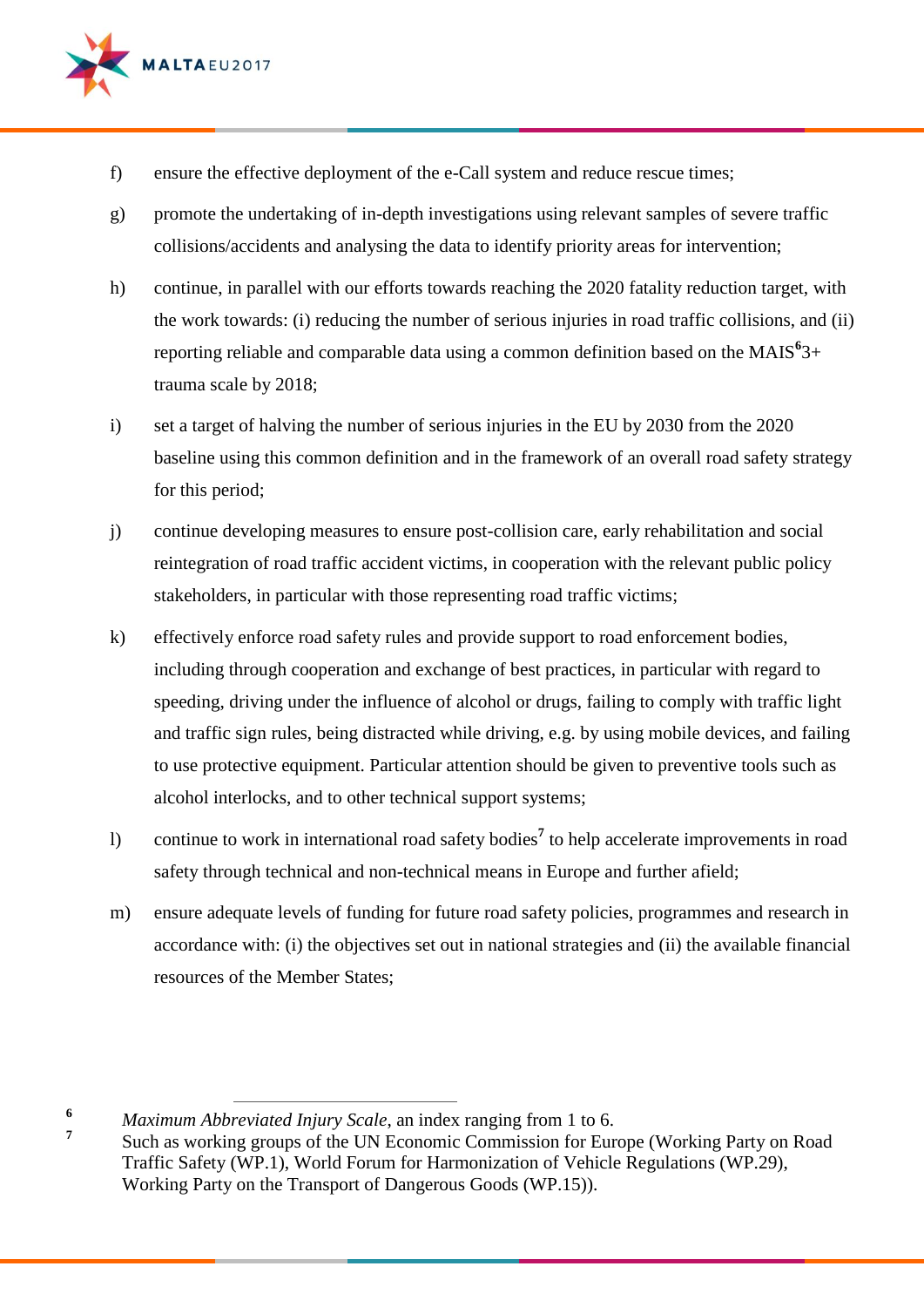

- n) promote, together with the European Commission, a Europe-wide road safety culture based on shared values and improve road users' behaviour through continued and effective education and training targeting different groups, taking into account the specific needs of vulnerable road users**<sup>8</sup>** as well as professional drivers;
- o) support the deployment of compatible and interoperable connected and automated vehicles with proven safety benefits, as mentioned in the Declaration of Amsterdam<sup>9</sup> and the Commission's strategy on Cooperative Intelligent Transport Systems.**<sup>10</sup>**
- 9. The transport ministers call upon the Commission to:
	- a) enhance the protection of road users, and in particular vulnerable road users, by ensuring the deployment of new safety features for vehicles, for instance through accelerating the review of type-approval rules in the General Safety Regulation as outlined in the Commission's report to the European Parliament and the Council entitled 'Saving Lives: Boosting Car Safety in the  $EU$ ;<sup>11</sup>
	- b) prepare a new road safety policy framework for the decade after 2020, including an assessment of road safety performance taking into account the targets and objectives set out in this declaration;
	- c) explore the strengthening of the Union's road safety legal framework with a particular focus on Member States' cooperation on the mutual recognition of the driving disqualifications of non-resident drivers, without prejudice to the appropriate legal base(s) for such proposals;
	- d) work with all stakeholders to establish projects and initiatives to protect vulnerable road users and facilitate the exchange of knowledge and best practices among Member States concerning road accident investigation, as well as road safety strategies and campaigns;

 $\overline{a}$ 

**<sup>8</sup>** 'Vulnerable road users' includes non-motorised road users, such as pedestrians and cyclists, as well as motor-cyclists and persons with disabilities or reduced mobility and orientation.

<sup>&</sup>lt;sup>9</sup> Declaration of Amsterdam on cooperation in the field of connected and automated driving, April 2016.

<sup>10</sup> Document COM (2016) 766 final of November 2016.

**<sup>11</sup>** Document COM (2016) 787 final of December 2016.